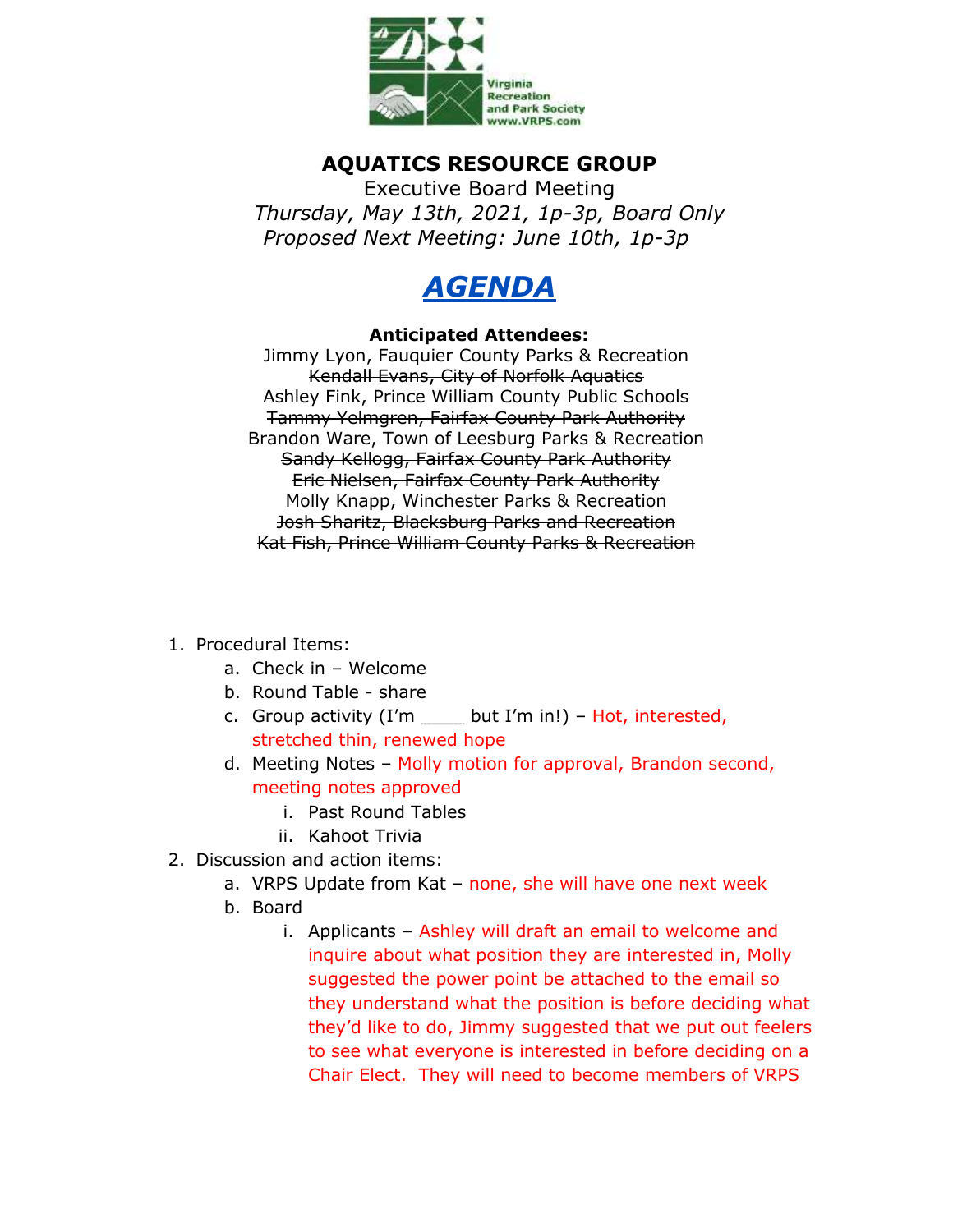before being on the board- email to be sent explaining this.

- 1. Chrystal Jones, Christiansburg Aquatics Center
- 2. Allen Dunn, PWCS Aquatics Center
- 3. Mike Young (write in) Prince William County Parks and Rec
- 4. Matt Johnson, City of Newport News
- 5. Matt McCall, Reston Community Center
- 6. Caroline Loftiss, Fairfax County Park Authority
- ii. Results tomorrow
- iii. Positions Jimmy suggested that we put out feelers to see what everyone is interested in before deciding on a Chair Elect. They will need to become members of VRPS before being on the board- email to be sent explaining this.
	- 1. Chair Elect?
- iv. Send an email and call
- c. Bylaws staying the same for now, will update with new members
	- i. Update positions?
- d. Round Table
	- $i.$  July 14<sup>th</sup>, Lifeguard Appreciation and Park and Rec month – Ashley cannot host, possibly AJ, Jimmy, or Molly – no one currently registered
	- ii. August 18<sup>th</sup>, Dog days of Summer
	- iii. September 15<sup>th</sup>, Programming
	- iv. October 12th
	- v. November 15th, Pool Operations
	- vi. December 9<sup>th</sup>, Healthy New Year, Benefits of Swimming!
- e. Conference
	- i. Who is attending? everyone is not sure
	- ii. ARG sponsored social Ashley suggested possibly 1:30- 2:15 on Monday, snacks or swag handout
- f. Review Work Plan no change
	- i. Assign August Newsletter Ashley will send email to see who would be interested in writing something
- *3.* Committee Updates
	- *a.* Communications
		- *i.* Constant Contact
			- *1.* Scheduled to send out on Monday
		- *ii.* Facebook
			- 1. Brandon, July 12<sup>th</sup>-16<sup>th</sup>